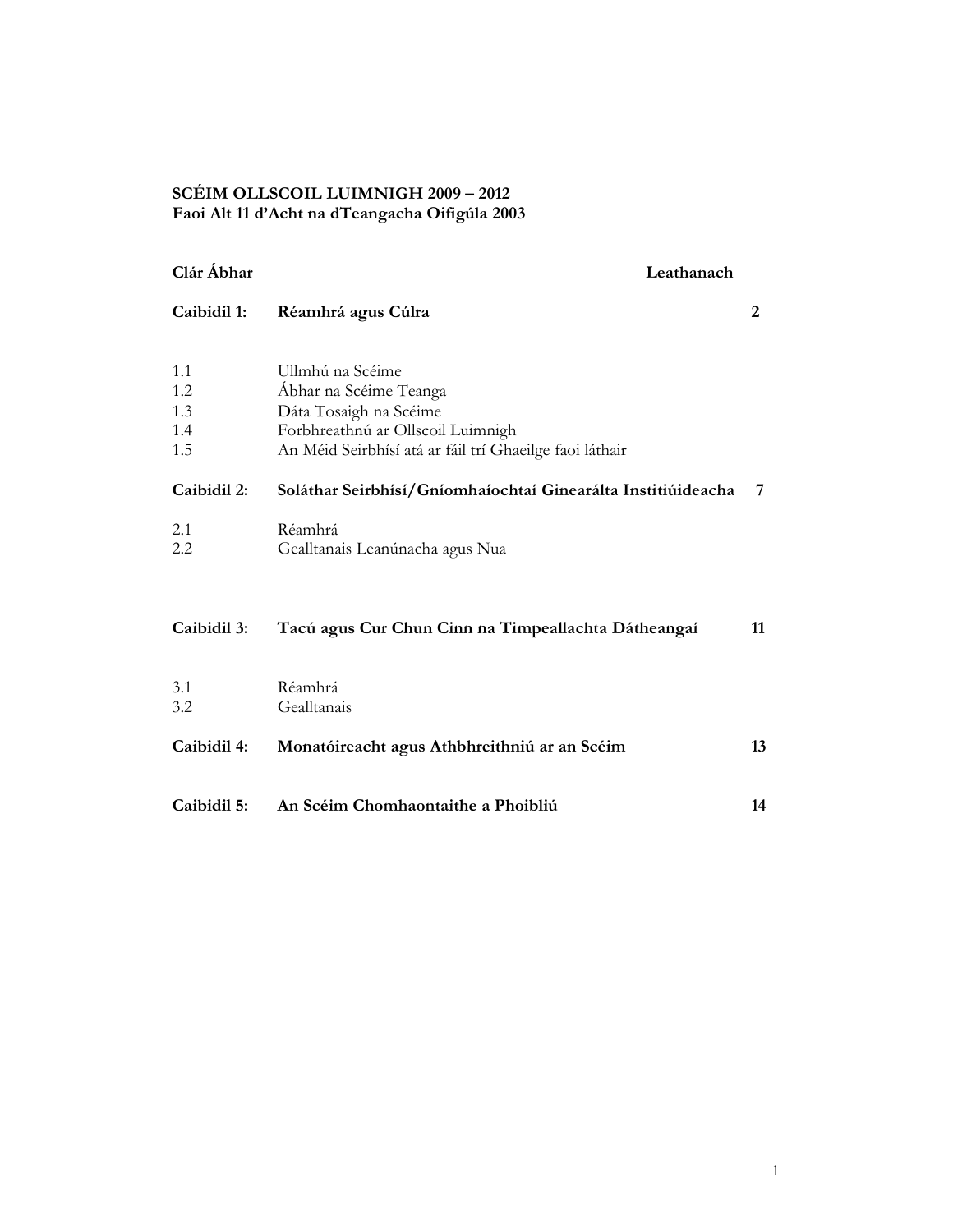#### CAIBIDIL 1

## RÉAMHRÁ AGUS CÚLRA

D'fhoilsigh Ollscoil Luimnigh a céad scéim in 2006 faoi Alt 11 d'Acht na dTeangacha Oifigiúla 2003. Forálann Alt 11 d'ullmhú Scéim reachtúil ag comhlachtaí poiblí a shonraíonn seirbhísí a chuirfidh siad ar fáil

trí mheán na Gaeilge,

trí mheán an Bhéarla, agus

trí mheán na Gaeilge agus an Bhéarla

agus na bearta atá le glacadh lena chinntiú go soláthrófar seirbhís ar bith nach bhfuil le fáil trí mheán na Gaeilge laistigh de chreat ama agus/nó sraith scéimeanna – agus go mbeidh gach scéim i bhfeidhm ar feadh tréimhse trí bliana. Foilsíonn Ollscoil Luimnigh a dara Scéim don tréimhse 2009 – 2012 thíos de réir forálacha an Achta.

#### 1.1 Ullmhú na Scéime

- 1.1.1 Forálann Alt 12 d'Acht na dTeangacha Oifigiúla 2003 d'ullmhú treoirlínte ag an Aire Gnóthaí Pobail, Tuaithe agus Gaeltachta agus dá n-eisiúint do chomhlachtaí poiblí chun cabhrú le hullmhú Dréachtscéimeanna. Dréachtaíodh an Scéim seo de réir na dtreoirlínte eisithe ag an Aire sa bhliain 2004.
- 1.1.2 Forbraíodh an Scéim agus na haighneachtaí a fuarthas tríd an bpróiseas comhairliúcháin phoiblí á gcur san áireamh, chomh maith le tuairimí agus moltaí an phobail campais maidir le fáil, le hacmhainn agus le héileamh ar sheirbhísí trí Ghaeilge thar shaolré na chéad Scéime.

D'fhoilsigh an Ollscoil fógraí ag lorg aighneachtaí d'ullmhú na Dréachtscéime faoi Alt 11 ó pháirtithe leasmhara ar bith in The Limerick Post (18 Aibreán 2009), Foinse (20 Aibreán 2009) agus ar www.gaelport.com. Fuarthas roinnt aighneachtaí.

- 1.1.3 Reáchtáladh cruinniú grúpa fócais do ghrúpaí ionadaíochta ó chúlchríoch na hOllscoile ar an gcampas an 27 Bealtaine 2009. Ina theannta sin, ghlac an Ollscoil páirt i gcomhairliúchán leis an dámh agus leis an bhfoireann trí shuirbhé ar líne.
- 1.1.4 Tugadh faoi iniúchadh cuimsitheach teanga ar bhaill dáimhe agus foirne OL i mí na Bealtaine 2009 mar chuid den phróiseas ullmhúcháin. Rinneadh seo chun leibhéil inniúlachta foirne a shonrú i roinnt ranna agus rannóga éagsúla, agus chun measúnú a dhéanamh ar an éileamh ar sheirbhísí ar fáil trí Ghaeilge agus ar thoilteanas foirne chun páirt a ghlacadh i ngníomhaíochtaí agus i soláthar seirbhíse Gaeilge. Tá príomhthorthaí an iniúchta ar fáil ar ghréasán OL.
- 1.1.5 Bhunaigh Coiste na Gaeilge Ollscoil Luimnigh, Grúpa Oibre (An Mheitheal Oibre um Polasaí Gaeilge) i mí Lúnasa 2004, agus agus é mar mhionaidhm shoiléir acu Scéim 2006-2009 Ollscoil Luimnigh a fhorbairt. Athainmníodh an Grúpa Oibre faoin teideal Grúpa OL um Fhorfheidhmiú Acht na dTeangacha Oifigiúla in 2006. D'ullmhaigh an Grúpa Scéim 2009-2012 i gcomhar le hionadaithe ó raon réimsí feidhmiúla, agus d'aontaigh Coiste na Gaeilge leis.
- 1.1.6 Tá Coiste Feidhmiúcháin Ollscoil Luimnigh buíoch as am agus obair gach aon duine a raibh baint acu le forbairt dara Scéim Ollscoil Luimnigh.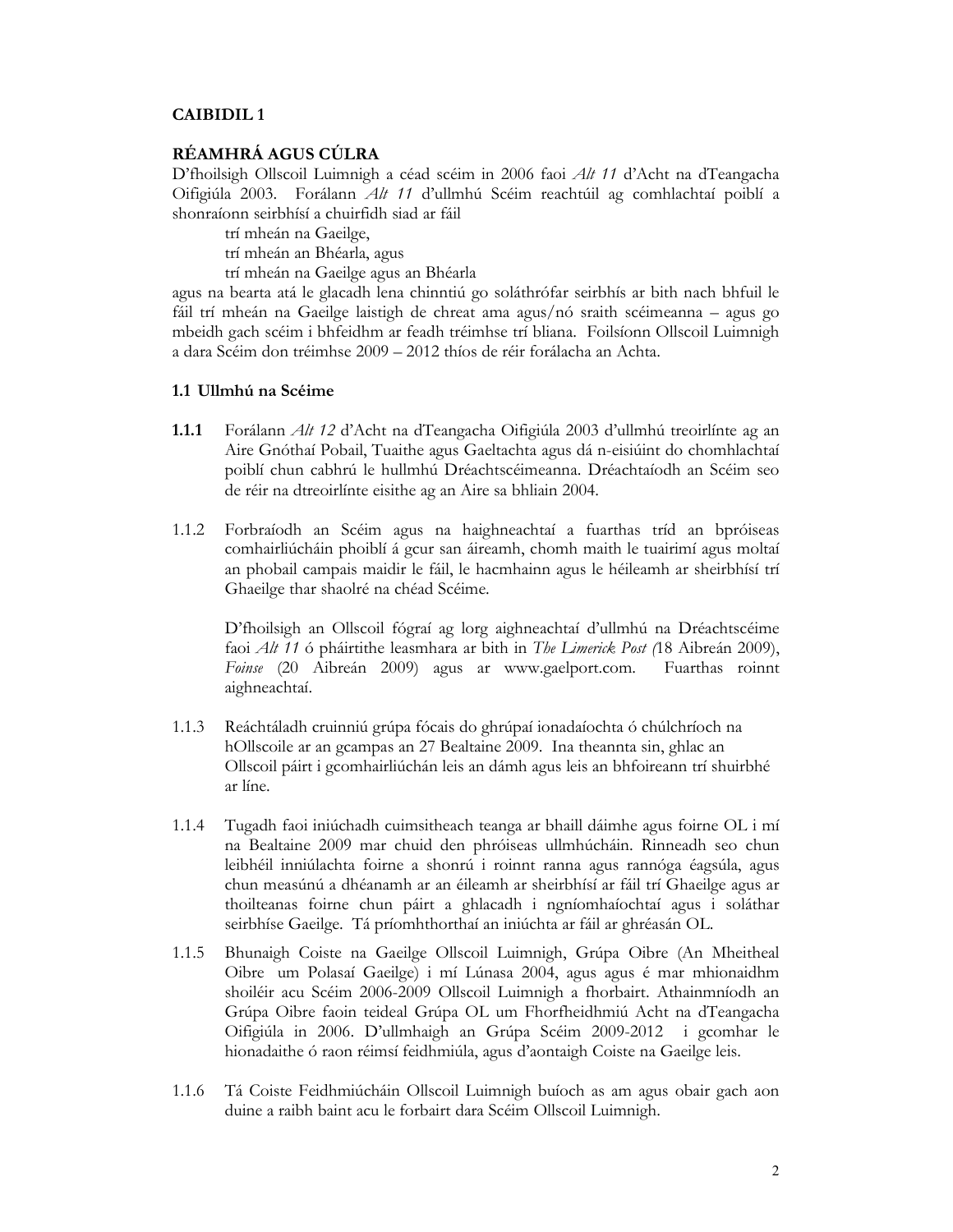# 1.2 Ábhar na Scéime Teanga

- 1.2.1 Tá feabhas suntasach tagtha ar sholáthar seirbhíse ó tosaíodh an chéad Scéim. Cuireann an dara Scéim seo leis an méid seirbhísí a chuirtear ar fáil faoi láthair trí Ghaeilge. Is iad cuspóirí Scéim 2009-2012 Ollscoil Luimnigh:
	- Leanacht ar aghaidh ag feidhmiú ar na gealltanais ó thaobh cumarsáid leis na custaiméirí mar a bhí faoin gcéad scéim agus leibhéal na seirbhíse le linn tréimhse na Scéime nua (2009-2012) a fheabhsú;
	- Cur le gealltanais na hOllscoile do chur chun cinn na Gaeilge chomh maith le prionsabail dearbhaithe cháilíochta agus feabhais ar gach ceann dá seirbhísí
	- Cur leis na seirbhísí atá ar fáil trí Ghaeilge agus go dátheangach do chustaiméirí inmheánacha agus seachtracha agus "tairiscint ghníomhach" seirbhísí a sholáthar, agus
	- Cur le feasacht teanga ball foirne agus cur le hinniúlacht bhall foirne i nGaeilge trí sholáthar leanúnach clár oideachais teanga agus tacaíochta Aonad na Gaeilge.

## 1.3 Dáta Tosaithe na Scéime

1.3.1 Tá an Scéim seo deimhnithe ag an Aire Gnóthaí Pobail, Tuaithe agus Gaeltachta. Tiocfaidh an Scéim i bhfeidhm le héifeacht ón 29 Nollaig 2009 agus beidh sí i bhfeidhm ar feadh tréimhse 3 bliana ón dáta sin, nó go dtí go mbeidh scéim nua deimhnithe ag an Aire de réir Alt 15 den Acht, cibé acu is túisce.

# 1.4 Forbhreathnú ar Ollscoil Luimnigh

- 1.4.1 Misean: Is Ollscoil neamhspleách le fócas idirnáisiúnta í Ollscoil Luimnigh. Is é an misean atá aici ná cáil idirnáisiúnta a bhaint amach mar Ollscoil ar leith a mhúnlóidh an todhchaí trí oideachas a chur ar dhaoine agus iad a chumasú chun aghaidh a thabhairt ar fhíordhúshláin amach anseo. Tá sé beartaithe ag an Ollscoil an méid sin a bhaint amach trí:
	- Mic léinn fhíorchumasacha a mhealladh;
	- Taighde ar ardchaighdeán a dhéanamh;
	- Dámh agus baill foirne sármhaithe a earcú agus a choinneáil;
	- Freastal a dhéanamh go gníomhach ar ár bpobail agus ar fhorbairt an réigiúin, agus
	- Campas agus timpeallacht foghlama eisceachtúil a sholáthar.
- 1.4.2 Straitéis : Is í straitéis Ollscoil Luimnigh do 2006-2011 ná a fís a fhíorú agus gníomhartha a dhéanamh maidir lena tiomantais do:
	- Mianach cumasaithe an oideachais ar ardleibhéal chun saoránaigh bhisiúla fhiosracha a fhorbairt agus a chothú;
	- Comhtháthú na foghlama, taighde agus nuálaíochta, agus smaointeoireacht mhachnamhach agus cruthaitheacht a bheith mar thréithe aige sin;
	- A chinntiú go mbíonn na mic léinn ag croílár ár ngníomhartha;
	- Taighde den scoth a dhéanamh i réimsí spriocdhírithe;
	- An tábhacht a bhaineann le timpeallacht spreagthach champais;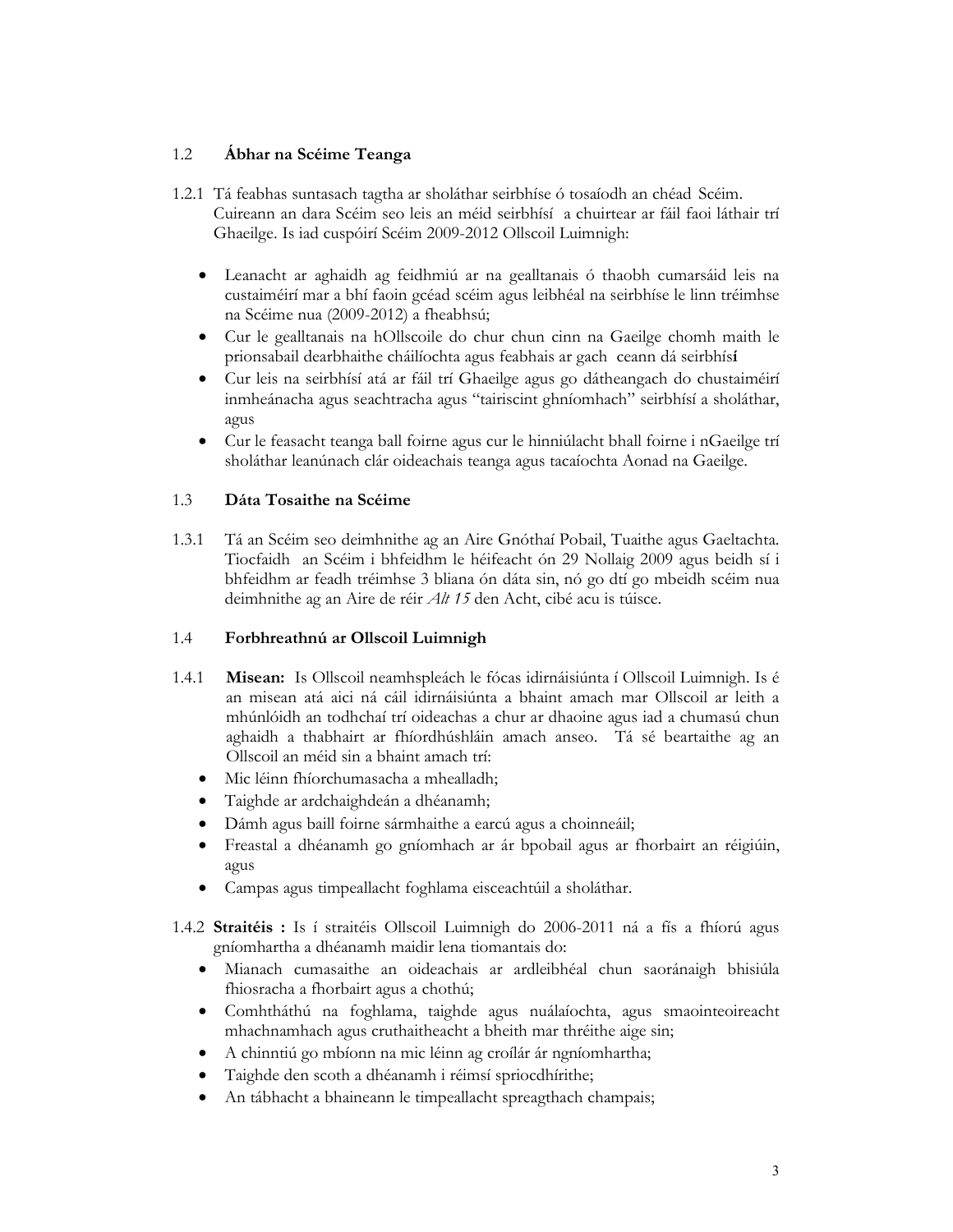- An luach a bhaineann le solúbthacht, éagsúlacht agus comhoibriú; agus
- A bheith ina príomh-rannpháirtí a chuireann le saol sóisialta, cultúir, spóirt agus geilleagair an réigiúin agus an náisiúin.
- 1.4.3 Suíomh agus Leagan Amach an Champais: Tá Campas na hOllscoile, a bhfuil 340 acra ann agus abhainn na Sionainne ina lár, 5 km ó Chathair Luimnigh agus 20 km ó Aerfort Idirnáisiúnta na Sionna. Díreach lena ais, tá an Pháirc Náisiúnta Teicneolaíochta, céad pháirc eolaíochta/teicneolaíochta na hÉireann, a bhfuil 80 eagraíocht lonnaithe ann agus beagnach 4,000 duine fostaithe acu. Bíonn dlúthidirghníomhaíocht idir an Pháirc Náisiúnta Teicneolaíochta agus OL.
- 1.4.4 Foireann agus Seirbhísí na hOllscoile: Fostaíonn an Ollscoil thart ar 1300 d'fhoireann acadúil agus riaracháin. Is í príomhobair na hOllscoile ná oideachas a sholáthar agus taighde a dhéanamh trí na ranna acadúla, na lárionaid taighde, oifigí riaracháin agus trí sheirbhísí tacaíochta. Is ionann clárú mac léinn ag an Ollscoil agus thart ar 11,000 mac léinn fochéime agus iarchéime.
- 1.4.5 Custaiméirí agus Cliaint: I gcomhthéacs Acht na dTeangacha Oifigiúla, 2003, sainmhínítear custaiméirí agus cliaint mar seo a leanas:

Custaiméirí Inmheánacha: mic léinn reatha, baill dáimhe agus foirne, baill den Údarás Rialaithe, comhlachtaí gaolmhara (m.sh. Seirbhísí Beatha Campais), agus céimithe.

Custaiméirí Seachtracha: mic léinn agus fostaithe atá le teacht, an pobal i gcoitinne, fostóirí comharoideachais agus soláthróirí ionaid taithí oibre eile, conraitheoirí agus sainchomhairleoirí, scoileanna, comhpháirtithe taighde, agus comhlachtaí stáit, leathstáit agus príobháideacha.

# 1.5 An Méid Seirbhísí atá ar fáil trí Ghaeilge faoi láthair

1.5.1 Oibríonn Ollscoil Luimnigh go príomha trí mheán an Bhéarla. Tá forbairtí suntasacha curtha i gcrích ag an Ollscoil, áfach, thar thréimhse na chéad Scéime, maidir lena soláthar seirbhísí trí Ghaeilge agus sa dá theanga. Déantar cur síos orthu sin i míreanna 1.5.1.1 - 1.5.1.4 thíos:

### 1.5.1.1 Feiceálacht na Gaeilge i dTimpeallacht an Champais

- Tá leagan Gaeilge de Shuíomh Gréasáin OL ar fáil. Tá na leathanaigh bharrleibhéil go léir ar fáil i nGaeilge, chomh maith le roinnt leathanach eile, m.sh. Faisnéis agus Géilliúlacht agus Rúnaí Gníomhach.
- Tá na polasaithe, na nósanna imeachta agus na reachtanna go léir atá údaraithe ag an Údarás Rialaithe ar fáil i nGaeilge agus tá siad foilsithe ar shuíomh gréasáin an Rúnaí Ghníomhaigh.
- Tá an cháipéis Próifíl OL ar fáil sa dá theanga ar an suíomh gréasáin.
- Bíonn leagan Gaeilge de gach ceannteideal Dáimhe i Leabhrán Bronnta Céime OL chomh maith le haitheasc fáiltithe ón Uachtarán agus ón Seansailéir i nGaeilge agus i mBéarla.
- Táirgeadh Cártaí Nollag OL go leictreonach agus go dátheangach in 2007 agus 2008.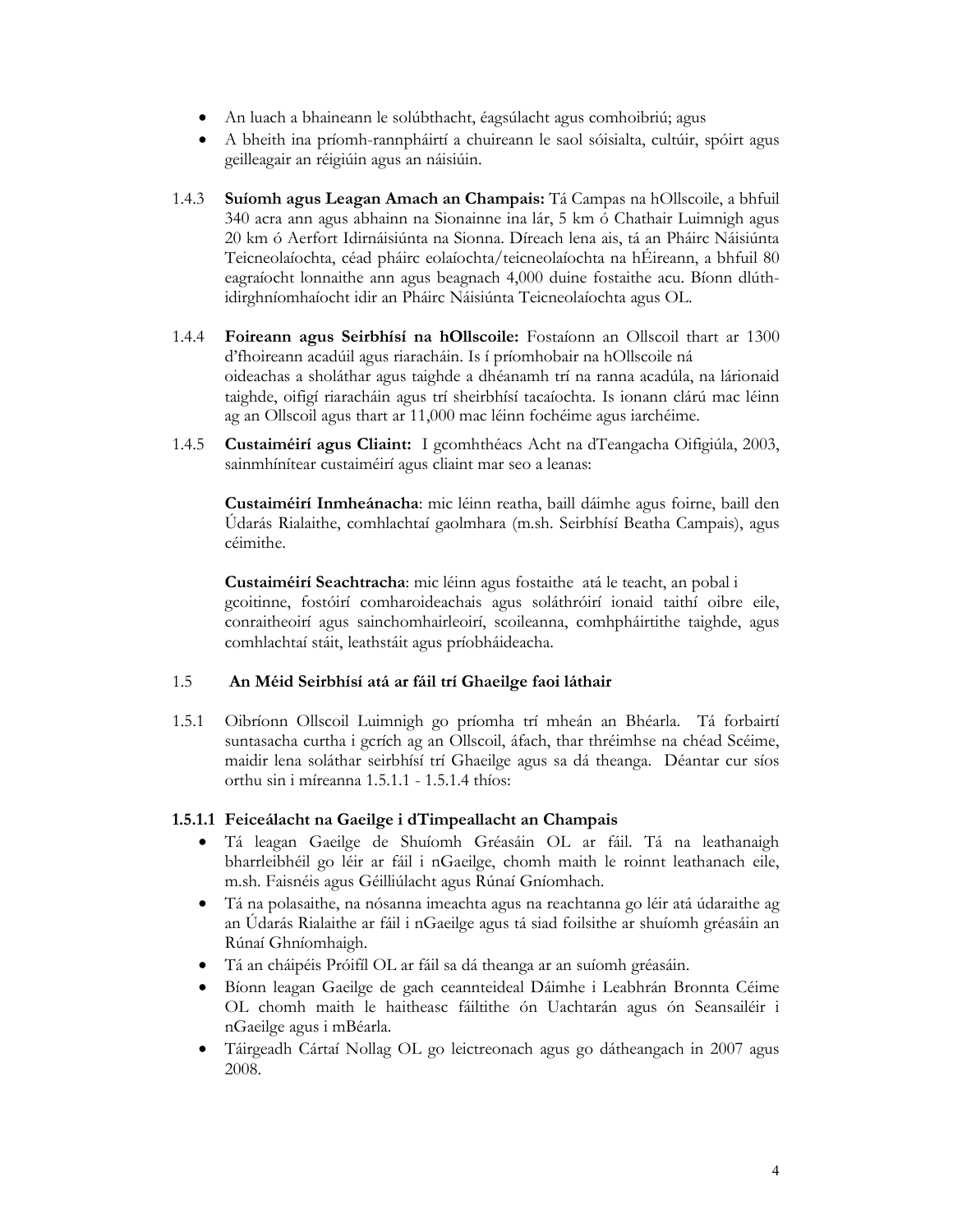- Cuireadh liosta le chéile de bhaill dáimhe agus foirne OL atá toilteanach feidhmiú mar urlabhraithe trí mheán na Gaeilge agus eisíodh chuig meáin chumarsáide na hÉireann é.
- Tá leagan Gaeilge de Léarscáil an Champais ar fáil ar shuíomh gréasáin OL.
- Tá gach fógra tairisceana OL a fhoilsítear ar www.etenders.gov.ie ar fáil i nGaeilge.
- Tá teachtaireachtaí glórphoist taifeadtha ar fáil sa dá theanga sna hoifigí a ndírítear orthu i Scéim 2006-2009 (coimrithe ag 1.5.1.3).
- Ta foirmeacha iarratais do phostanna chomh maith le litreacha freagartha caighdeánacha ar fáil ag Roinn na nAcmhainní Daonna i nGaeilge.
- Tá cáipéis inmheánach Acmhainní Daonna, an Beart Earcaíochta, ar fáil i nGaeilge.
- Tá Conradh Riaracháin Caighdeánach Fostaíochta OL ar fáil i nGaeilge.
- Osclaíodh Seomra na Gaeilge, seomra caidrimh agus áis oscailte do phobal an champais, i mí Feabhra 2009.
- Tá méadú suntasach ar fheiceálacht na Gaeilge i Rannóg na Seirbhísí Faisnéise Leabharlainne.

# 1.5.1.2 Oiliúint agus Forbairt Foirne

- Tá raon cuimsitheach clár oideachais Gaeilge ar fáil do bhaill foirne i rith uaireanta oibre. Cuireann an tAonad Oiliúna agus Forbartha Foirne agus Aonad na Gaeilge na cláir sin chun cinn.
- Rinneadh cur i láthair feasachta teanga a áireamh mar chuid den Chlár Ionduchtúcháin a chuirtear ar fáil do na baill foirne agus dáimhe go léir.
- Dearadh clár feasachta teanga, Gnéithe den Fheasacht Teanga. Cuireadh é seo (croímhodúl GA3034), san áireamh sna cláir Teastas/Dioplóma sa Ghaeilge OL.
- Ainmníodh ball foirne amháin i 16 réimse spriocdhírithe chun freagracht a ghlacadh as plé le custaiméirí trí mheán na Gaeilge. Tá coimre ar na réimsí seo faoi 1.5.1.3. thíos.

### 1.5.1.3 Ranna agus Oifigí Spriocdhírithe

Ó tosaíodh a céad Scéim, tá Ollscoil Luimnigh tiomanta do spreagadh a thabhairt d'fhorbairt scileanna Gaeilge i ngach réimse, ach i 16 réimse feidhmiúla spriocdhírithe ach go háirithe. Is próiseas céimneach é cur le scileanna teanga, áfach, agus bíonn roinnt mhaith ama agus tiomantais i gceist leis. Chruthaigh bogadh foirne idir réimsí feidhmiúla, agus saincheisteanna eile soláthair foirne, dúshláin maidir le forbairt acmhainní laistigh de na réimsí feidhmiúla. Níl ar chumas na hOllscoile inniúlacht sa Ghaeilge a chur san áireamh agus earcaíocht foireann ionaid á ríalú.

Thug an Ollscoil faoi atheagrú suntasach ar a ranna agus ar a hoifigí acadúla sa bhliain 2007. Bunaíodh ceithre dhámh mar thoradh air sin. Rinneadh an liosta thíos a athchóiriú ó liosta na chéad Scéime chun an t-atheagrú a léiriú agus tagrófar dóibh, faoin Scéim seo feasta, mar na "Spriocréimsí". Tá ball foirne ainmnithe ag gach ceann de na hoifigí thíos chun déileáil go héifeachtach trí mheán na Gaeilge le custaiméirí, de réir mar is gá.

- 1. Rannóg Ghnóthaí Mac Léinn (An Oifig Iontrála\*, Oifig Rochtana);
- 2. Riarachán Acadúil na Mac Léinn;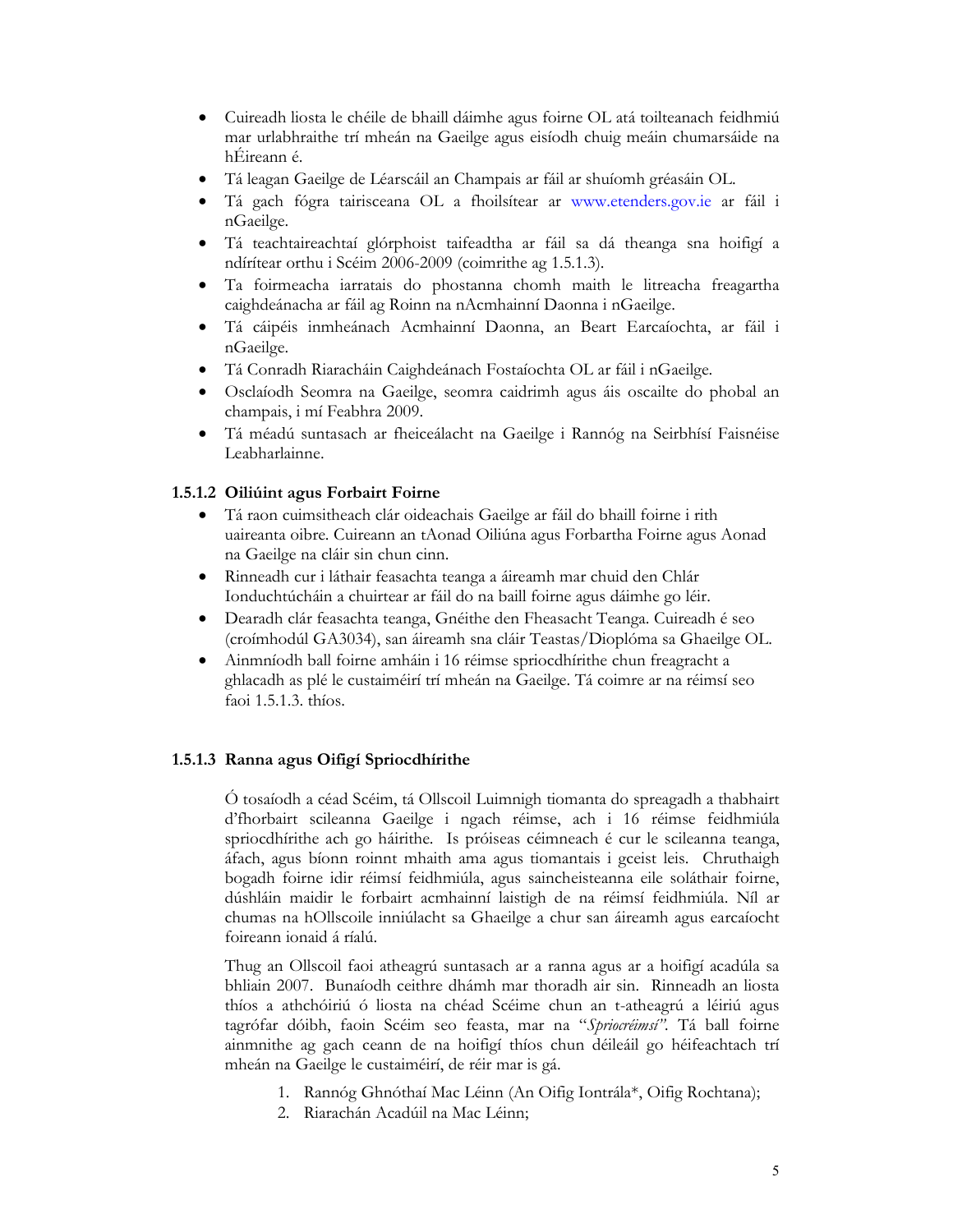- 3. Rannóg an Airgeadais;
- 4. Roinn na nAcmhainní Daonna;
- 5. Rannóg na Teicneolaíochta Faisnéise;
- 6. Rannóg na Seirbhísí Faisnéise Leabharlainne;
- 7. Dámh na nEalaíon, na nDaonnachtaí agus na nEolaíochtaí Sóisialta;
- 8. Dámh na hEolaíochta\* agus na hInnealtóireachta\*;
- 9. Dámh an Oideachais agus na nEolaíochtaí Sláinte\* ;
- 10. An Oifig Thaighde;
- 11. Faisnéis agus Géilliúlacht\*;
- 12. An Roinn Buanoideachais agus For-rochtana;
- 13. Soláthar agus Conarthaí;
- 14. Seirbhísí Beatha Campais (lóistín san áireamh);
- 15. Rannóg an Chomharoideachais agus na nGairmeacha;
- 16. Foirgnimh agus Eastáit.

\*Ba chóir a thabhairt faoi deara nach ndearnadh aon tagairt do ghealltanas d'ainmniú pearsanra sna hIontrálacha, san Innealtóireacht, sna hEolaíochtaí Sláinte agus san Eolaíocht i gcéad Scéim OL. Díríodh ar an Oifig um Shaoráil Faisnéise ar dtús ach athainmníodh an oifig sin faoin teideal Faisnéis agus Géilliúlacht. Áirítear na réimsí sin anois mar thoradh ar an atheagrú amháin.

#### 1.5.1.4 Cáipéisí do Mhic Léinn

- Tá na foirmeacha seo a bhaineann le Riarachán Acadúil na Mac léinn ar fáil go dátheangach ar an ngréasán: foirmeacha maidir le Díolúine; Aistriú Inmheánach; Cead Neamhláithreachta; In-Nasc; In-Nasc Ócáideach, agus Athiontráil.
- Tá cóipeanna crua de na foirmeacha seo a leanas ar fáil go dátheangach: foirmeacha maidir le hImeacht; Deontas; Iarratais Litreach; Iarratais Trascríbhinní, agus Athrú Seolta.
- Tá na foilseacháin seo a leanas ar fáil i nGaeilge chomh maith: Achoimre ar Chláir Fochéime (Leagan Gaeilge); Foirm Iarratais Fochéime (Leagan Gaeilge); Gíoró Táille Iarratais (Dátheangach); Gíoró Tairisceana (Dátheangach); Bileog Faisnéise do Mhic Léinn Lánfhásta (Leagan Gaeilge); Treoracha maidir le Glacadh le Tairiscint (Leagan Gaeilge), agus Iarratas ar Athiontráil (Leagan Gaeilge).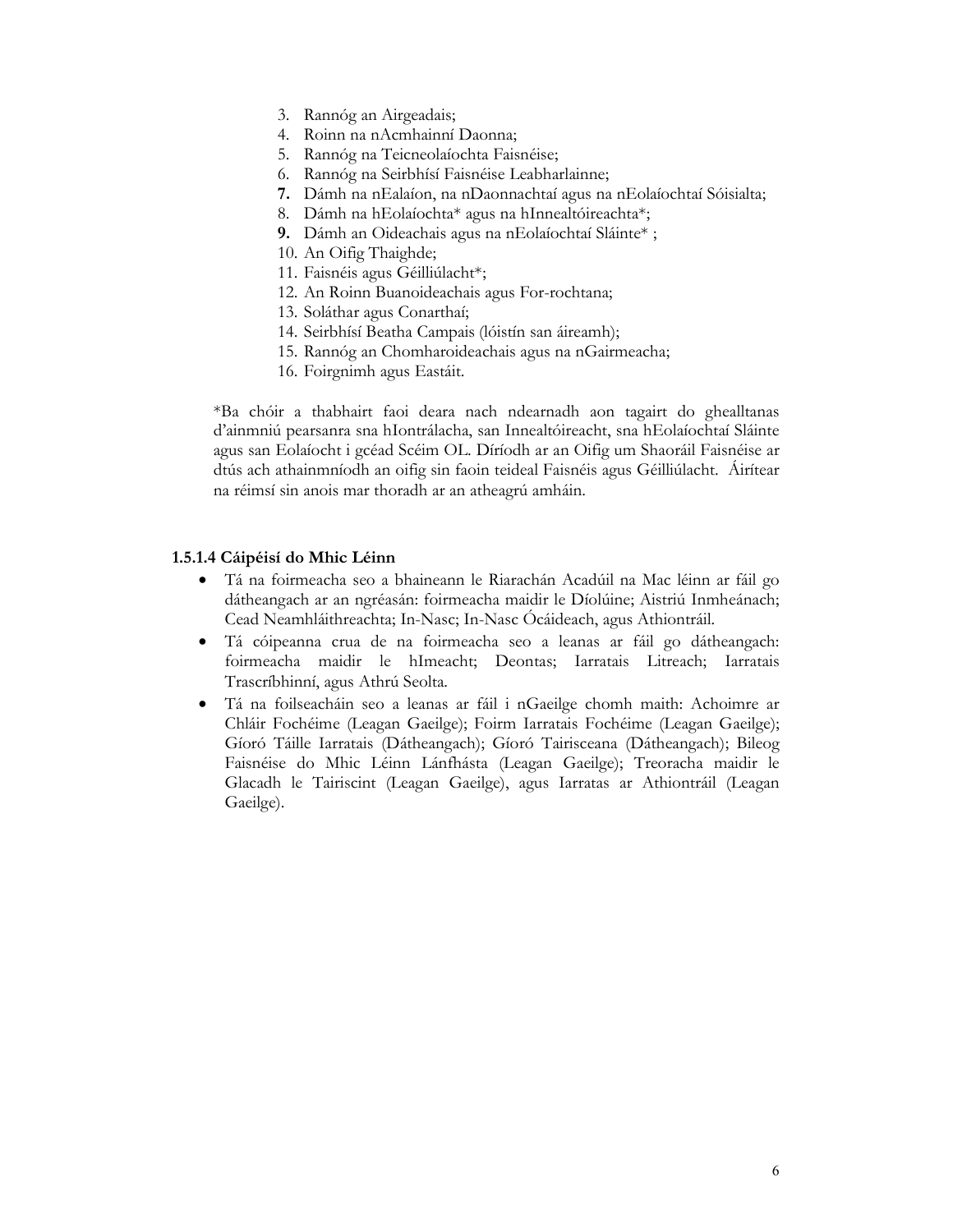## CAIBIDIL 2

# SOLÁTHAR SEIRBHÍSI /GNÍOMHAÍOCHTAÍ INSTITIÚIDEACHA GINEARÁLTA

#### 2.1 Réamhrá

Sa chaibidil seo leagtar amach córas na dteangacha oifigiúla atá i bhfeidhm ag an Ollscoil maidir lena cuid seirbhísí agus gníomhaíochtaí.

Rinne Grúpa OL um Fhorfheidhmiú Acht na dTeangacha Oifigiúla athbhreithniú ar nósanna imeachta um sheirbhísí aistriúcháin le linn na chéad Scéime, agus leanfaidh an Ollscoil ar aghaidh chun foinsí lasmuigh a úsáid le haghaidh a cuid riachtanas aistriúcháin. Déanfar athbhreithniú air sin le linn an dara Scéim. Tá nósanna imeachta mionsonraithe le haghaidh aistriúchán Gaeilge ar fáil go dátheangach ar shuíomh gréasáin OL mar eolas do bhaill foirne agus dáimhe go léir.

#### 2.2 Gealltanais Leanúnacha agus Nua

#### 2.2.1 Gealltanais Leanúnacha – Cumarsáid Ghinearálta le Custaiméirí

Baineadh amach na cuspóirí seo a leanas le linn na chéad Scéime agus leanfar ar aghaidh leo ó thús an dara Scéim:

- Beidh na teachtaireachtaí glórphoist sna réimsí seo a leanas i nGaeilge agus i mBéarla: Oifig an Uachtaráin, Oifig an Leas-Uachtaráin, (Acadúil & Cláraitheoir), Oifig an Rúnaí Ghníomhaigh, Oifig an Stiúrthóra Airgeadais, an Oifig Iontrála, Riarachán Acadúil Mac Léinn, Rannóg na nAcmhainní Daonna, Rannóg an Chomharoideachas agus na nGairmeacha, agus Rannóg na Seirbhísí Faisnéise agus Leabharlainne
- Leanfaidh an fhoireann ag an bPríomhionad Fáilte le beannú do chustaiméirí agus le hainm na hOllscoile a thabhairt i nGaeilge agus i mBéarla. Tá socruithe cuí i bhfeidhm ionas go mbeidh siad in ann glaoiteoirí a chur i dteagmháil gan mhoill leis an mball den fhoireann atá freagrach as an tseirbhís atá á lorg trí Ghaeilge, má tá a leithéid ar fáil.

#### 2.2.2 Gealltanais Nua - Cumarsáid Ghinearálta le Custaiméirí

- Aontófar ar na gnáthaimh maidir le déileáil le custaiméirí i nGaeilge agus foilseofar go hinmheánach iad i gcéad bhliain na Scéime. Cothóidh sé seo scothchleachtas i bhfreastal ar an gcustaiméir.
- Eiseoidh an Oifig Iontrála litreacha caighdeánacha a chuirtear chuig mic léinn nua go dátheangach (Bliain a hAon).
- Beidh glórphoist Oifigí na nDéan agus na mBainisteoirí Dáimhe sna ceithre dhámh i nGaeilge agus i mBéarla (Bliain a hAon):

Dámh an Ghnó (Scoil Ghnó Kemmy) Dámh an Oideachais agus na nEolaíochtaí Sláinte Dámh na hEolaíochta agus na hInnealtóireachta Dámh na nEalaíon, na nDaonnachtaí agus nEolaíochtaí Sóisialta.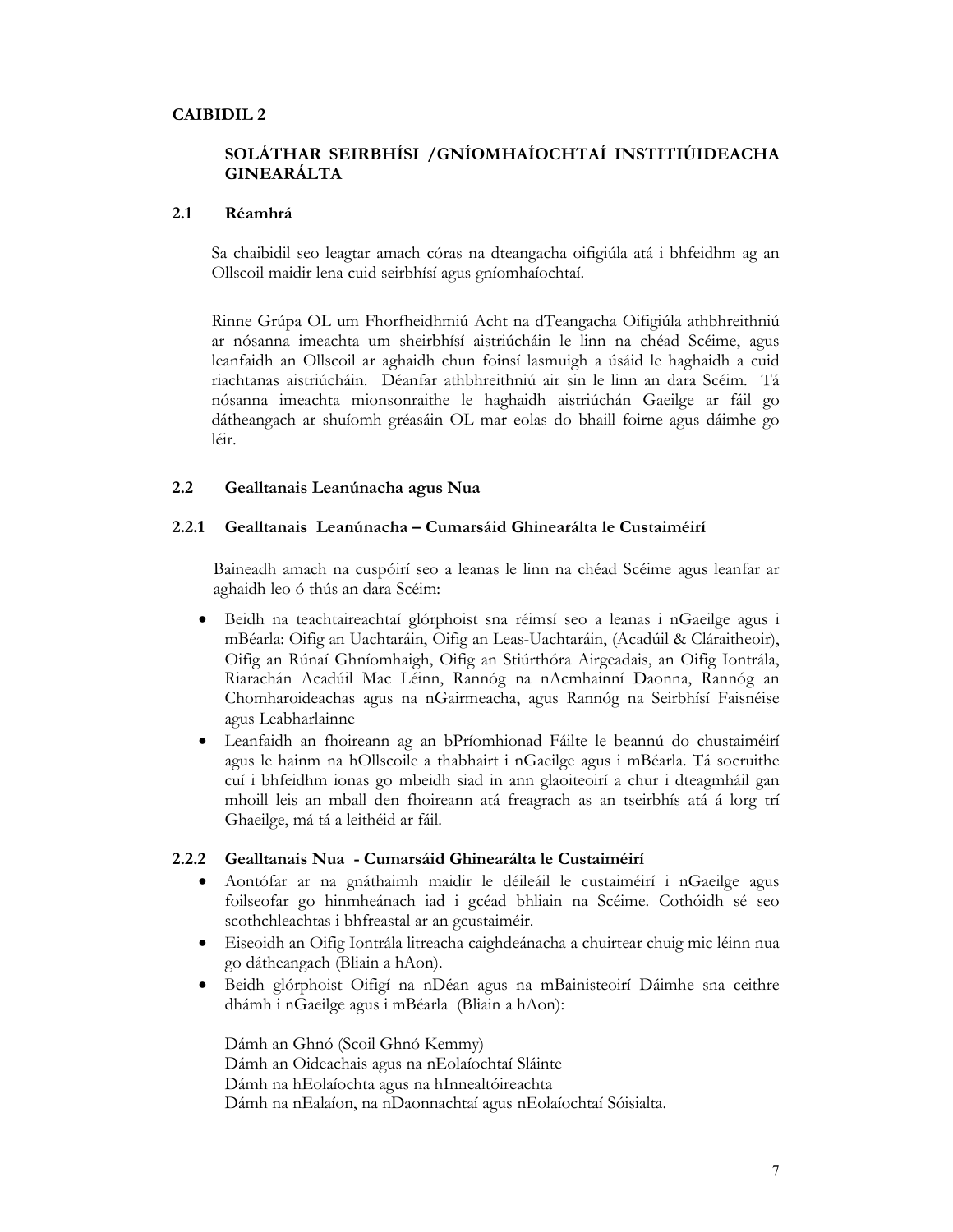## 2.2.3 Gealltanais Leanúnacha – Cláir Acadúla

Leanfar ar aghaidh leis na gealltanais seo a leanas ón gcéad Scéim Ollscoile:

- Cuirfear an Ghaeilge ar fáil chuig leibhéal céime ar roinnt clár, lena n-áirítear Baitsiléir Ealaíon (Comhonóracha) B.A. Teangacha Feidhmeacha B.A. Ceol agus Rince na hÉireann B.A. Teanga, Litríocht agus Scannánaíocht B.Sc. Corpoideachas.
- Cuirfidh an Ollscoil modúl roghnach, An Ghaeilge Ghairmiúil ar fáil i mbliain a trí do mhic léinn na Roinne Oideachais agus an Léinn Ghairmiúil.
- Cuirfidh an Ollscoil na modúil seo a leanas ar fáil do mhic léinn an chúrsa B.A. Ceol agus Rince na hÉireann: GA4161 An Ghaeilge Fheidhmeach do Cheoltóirí agus do Rinceoirí 1; GA4162 An Ghaeilge Fheidhmeach do Cheoltóirí agus do Rinceoirí 2, agus GA4173 An Ghaeilge Fheidhmeach do Cheoltóirí agus do Rinceoirí 3.
- Tacófar le húsáid leanúnach na Gaeilge i nDámh Chruinne Éireann: Rince agus Ceol. Déanfar éascaíocht, faoi réir fháil ar mhaoirseoirí cuí, do mhic léinn ar mian leo a n-aighneachtaí scríofa a chur ar aghaidh trí Ghaeilge.
- Leanfar ar aghaidh leis an rogha chun taighde iarchéime a dhéanamh trí mheán na Gaeilge i réimse na sochtheangeolaíochta.

## 2.2.4 Gealltanais Nua – Cláir Acadúla

- Déanfaidh an Ollscoil an clár Teastas sa Ghaeilge: An Ghaeilge sa Saol Comhaimseartha a thairiscint ar an gcampas. Tá trí mhodúl teanga sa chúrsa seo chomh maith le modúl amháin ar an bhfeasacht teanga. Tá an cúrsa oiriúnach go háirithe d'fhostaithe comhlachtaí poiblí a bhfuil suim acu in inniúlacht foirne a fhorbairt chun ceanglais Acht na dTeangacha Oifigiúla 2003 a chomhlíonadh.
- Cuirfear an modúl Gaeilge do Thosaitheoirí 3 (GA4163) ar fáil ón mBliain Acadúil 2010/11, do mhic léinn an chúrsa BA Ceol agus Rince na hÉireann agus do mhic léinn Staidéir Thar Lear.
- Cuirfear Gaeilge ar fáil mar rogha sa Dioplóma Iarchéime san Oideachas (Teangacha) roimh dheireadh na Scéime. Beidh sin faoi réir cheadú na Comhairle Múinteoireachta.

Ba chóir a thabhairt faoi deara go ndéantar athbhreithniú ar chláir acadúla ag OL ar bhonn leanúnach ag an leibhéal bord cúrsa, roinne, dáimhe agus institiúideach. Cuirtear athruithe i bhfeidhm ar chúrsaí ag brath ar shrianta maoinithe, leibhéil chláraithe, athrú foirne, nó athrú straitéise roinne/institiúide.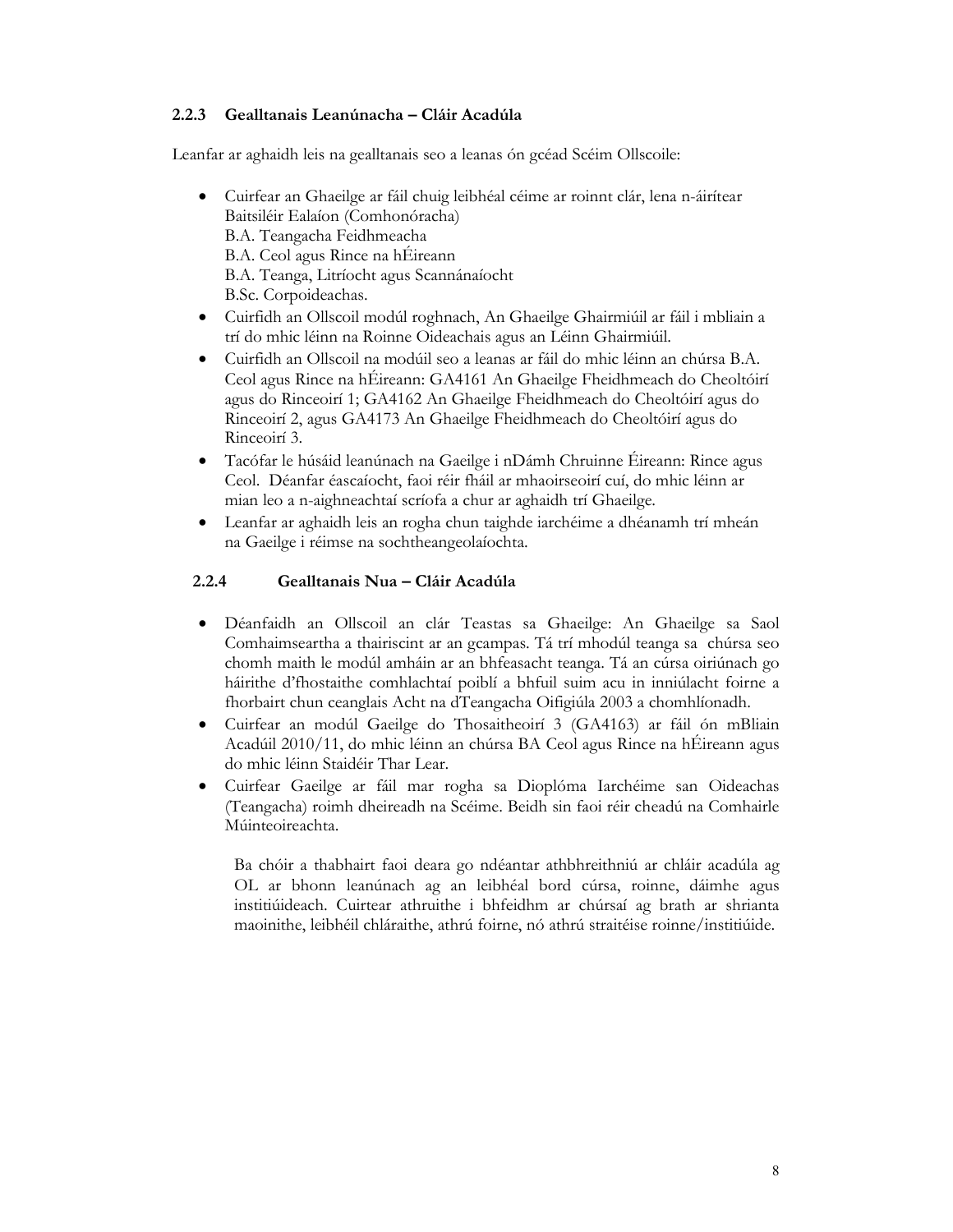## 2.2.5 Lóistín ar an gCampas

- Leanfar ar aghaidh le Scéim Chónaithe OL do mhic léinn na chéad bhliana, ag brath ar mhaoiniú leanúnach ón Údarás um Ardoideachas agus ó Sheirbhísí Beatha an Champais.
- Cuirfidh Seirbhísí Beatha Campais an rogha ar fáil do gach iarrthóir ar lóistín ar an gcampas i nGráig Chill Mhuire chun lóistín a roghnú a chuirtear in áirithe do chainteoirí Gaeilge.

## 2.2.6 Foilseacháin, Preaseisiúintí, Bróisiúir, Foirmeacha, Bileoga Faisnéise

- Leanfaidh an Ollscoil ar aghaidh ag foilsiú gach Reachta, Polasaí, Nós Imeachta nuacheadaithe ag Údarás Rialaithe na hOllscoile sa dá theanga. Beidh siad sin ar fáil ar shuíomh gréasáin an Rúnaí Ghníomhaigh, www.ul.ie/actingsecretary.
- Leanfaidh an Ollscoil ar aghaidh ag foilsiú na mbileog, na mbróisiúr agus na faisnéise seo a leanas i nGaeilge nó sa dá theanga: Próifíl OL: Fíricí agus Figiúirí (athbhreithnithe go bliantúil agus ar fáil ar shuíomh gréasáin OL);Achoimre: Cláir Lánaimseartha Bunchéimeanna Onóracha agus Riachtanais Iontrála (athbhreithnithe go bliantúil); Codanna de Leabhrán Bronnta Céime OL, agus anBróisiúr Lóistín.
- Foilsíonn an Ollscoil eisiúintí chun na meán i dtaobh ghnó ginearálta na hOllscoile maidir le ceisteanna nó imeachtaí tábhachtacha náisiúnta/idirnáisiúnta, agus/nó a thagraíonn d'ábhair spéise choitinn go náisiúnta, agus/nó a bhaineann le himeachtaí campais ar dhócha tábhachtach agus tionchar a imirt go náisiúnta. Leanfaidh an Ollscoil ar aghaidh le 25 faoin gcéad de na heisiúintí seo a thagraíonn do cheisteanna tábhachtacha náisiúnta/idirnáisiúnta a eisiúint go dátheangach le linn saolré na Scéime.
- Cuirfear fáilte fós roimh ailt i nGaeilge nó sa dá theanga in UL Links, iris na hOllscoile, a eisítear dhá uair sa bhliain.
- Cuirfear gach foirm atá sna spriocréimsí ar fáil go dátheangach. Beidh fáil faoi chlúdach amháin ar gach foirm aonbhileogach. Cuirfear ar shúile don chustaiméir go bhfuil fáil ar leagan ar leith Gaeilge trí ráiteas cuí a bheith ar an leagan Béarla den doiciméad agus trí aon slí eile a mheasann an Ollscoil a bheith oiriúnach.

# 2.2.7 Suíomh Gréasáin

Ní mór do láithreáin ghréasáin atá óstaithe ar fhreastalaí corparáideach OL cloí le Treoirlínte Deartha agus Inúsáidteachta. Caithfidh ul.ie a bheith le feiceáil ina chuid de gach ainm fearainn eagrais/coláiste/roinne.

Leanfaidh Ollscoil Luimnigh lena gealltanas ón gcéad Scéim go ndéanfar na leathanaigh bharrleibhéil de ghréasán na hOllscoile a chur ar fáil sa dá theanga le linn saolré an dara Scéim. Cinnteofar mar sin go mbeidh aon leathanach barrleibhéil "nua" ar fáil sa dá theanga.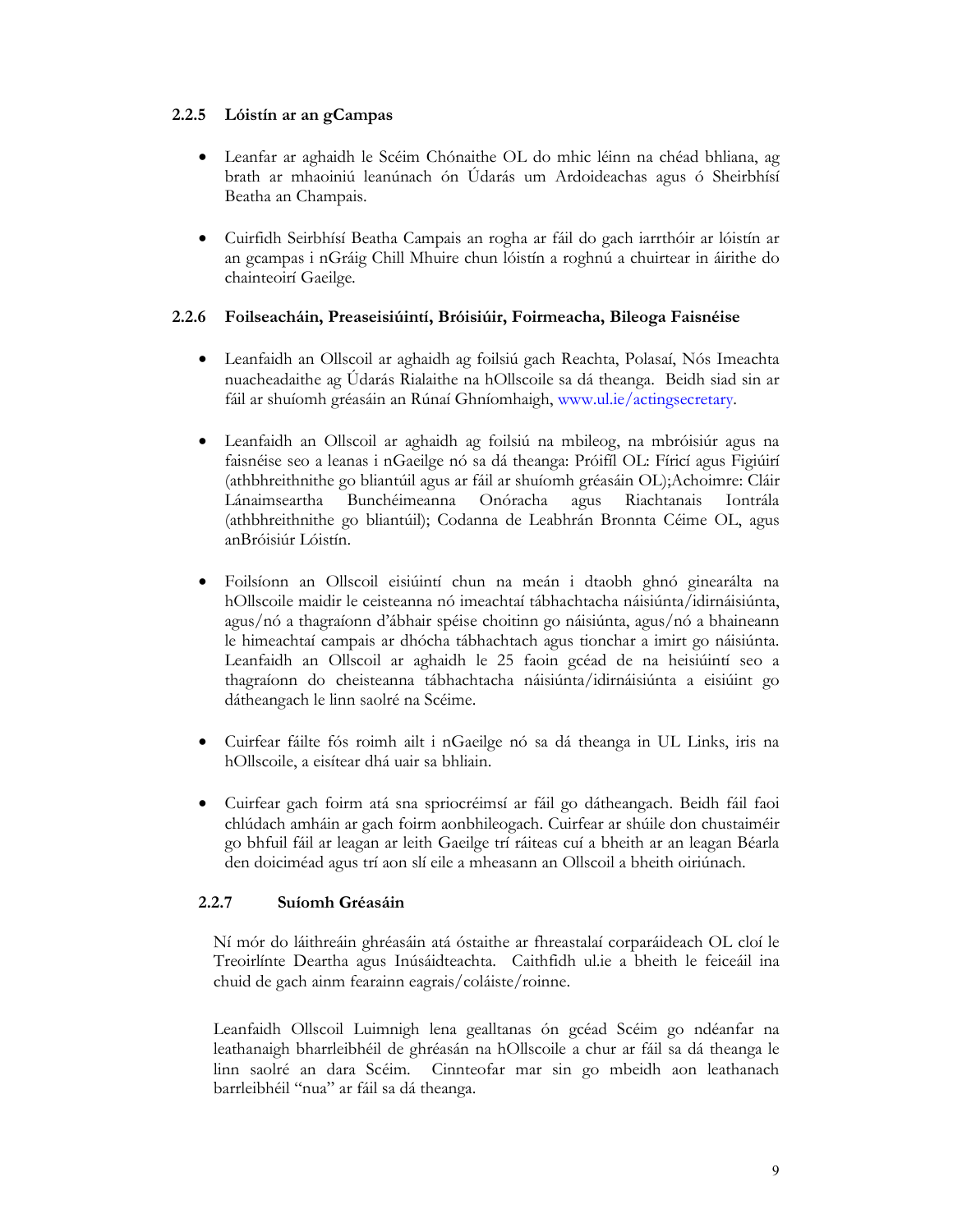Ina theannta sin, foilseofar leaganacha dátheangacha leathanaigh bhaile na réimsí riaracháin/ acadúla seo a leanas roimh dheireadh Scéim 2009-2012:

Rannóg an Airgeadais (Bliain a Dó) Rannóg na Seirbhísí Faisnéise Leabharlainne (Bliain a hAon) Dámh na nEalaíon, na nDaonnachtaí agus na nEolaíochtaí Sóisialta (Bliain a hAon) Dámh an Ghnó (Bliain a Dó) Dámh an Oideachais agus na nEolaíochtaí Sláinte (Bliain a hAon) Dámh na hEolaíochta agus na hInnealtóireachta (Bliain a Dó) Roinn na nAcmhainní Daonna (Bliain a hAon) Foirgnimh agus Eastáit (Bliain a hAon) Oifig an Rúnaí Ghníomhaigh (Bliain a hAon) Riarachán Acadúil na Mac Léinn (Bliain a hAon) An Oifig Iontrála (Bliain a Dó) Cosaint Sonraí (Bliain a Dó) Bainistíocht Taifead (Bliain a Dó) A thuilleadh forbartha ar leathanach gréasáin Acht na dTeangacha Oifigiúla (Bliain hAon – a Trí).

Leanfar leis an fhaisnéis seo a leanas a bheith ar fáil ar an láithreán gréasáin i mBéarla amháin:

- Faisnéis atá dírithe ar phobal léitheoireachta idirnáisiúnta;
- Faisnéis shainteicniúil;
- Cláir staidéir ghréasánbhunaithe (seachas cláir Ghaeilge, sa chás go bhforbrófaí iad), agus
- Faisnéis a bhaineann le cláir reatha nó nua (seachas cinn atá ar fáil trí Ghaeilge).

Le linn tréimhse na Scéime reatha, cuirfear tús le gach seirbhís idirghníomhach nua go comhuaineach sa dá theanga. Cuirfear rogha Ghaeilge ar fáil i rith na tréimhse céanna in aon uasghrádú a dhéanfar ar chúrsaí idirghníomhacha, atá ar fáil i mBéarla cheana féin.

Cinnteoidh an Ollscoil nuair a chuirfear amach tairiscintí ar chórais ríomhaireachta nua, nó uasdátaithe, (córais ghlórphoist san áireamh, m.sh. teachtaireachtaí taifeada ar ardaitheoir), go n-iarrfar, nuair is cuí, córais a mbeidh de chumas iontu réiteach le bunachar ilteangach agus go n-iarrfar go mbeidh gné idirphlé an úsáideora in ann an Ghaeilge a láimhseáil.

#### 2.2.8 Teicneolaíocht Faisnéise

Is féidir le ríomhairí pearsanta na hOllscoile tacú leis an nGaeilge maidir le hiontráil agus eagarthóireacht a dhéanamh ar théacs agus seiceáil litrithe. Féadtar ainmneacha agus logainmneacha a thaifeadadh, a léiriú agus a chló i gceachtar ceann de na teangacha oifigiúla.

#### 2.2.9 Teagmháil le Meáin Chumarsáide Sheachtracha

Déanfar nuashonrú gach bliain ar an liosta de dhámh agus de bhaill foirne atá toilteanach agus inniúil chun plé leis na meáin chumarsáide maidir le míreanna nuachta a bhaineann lena réimse agus cuirfear an liosta ar fáil trí Phreasoifig OL.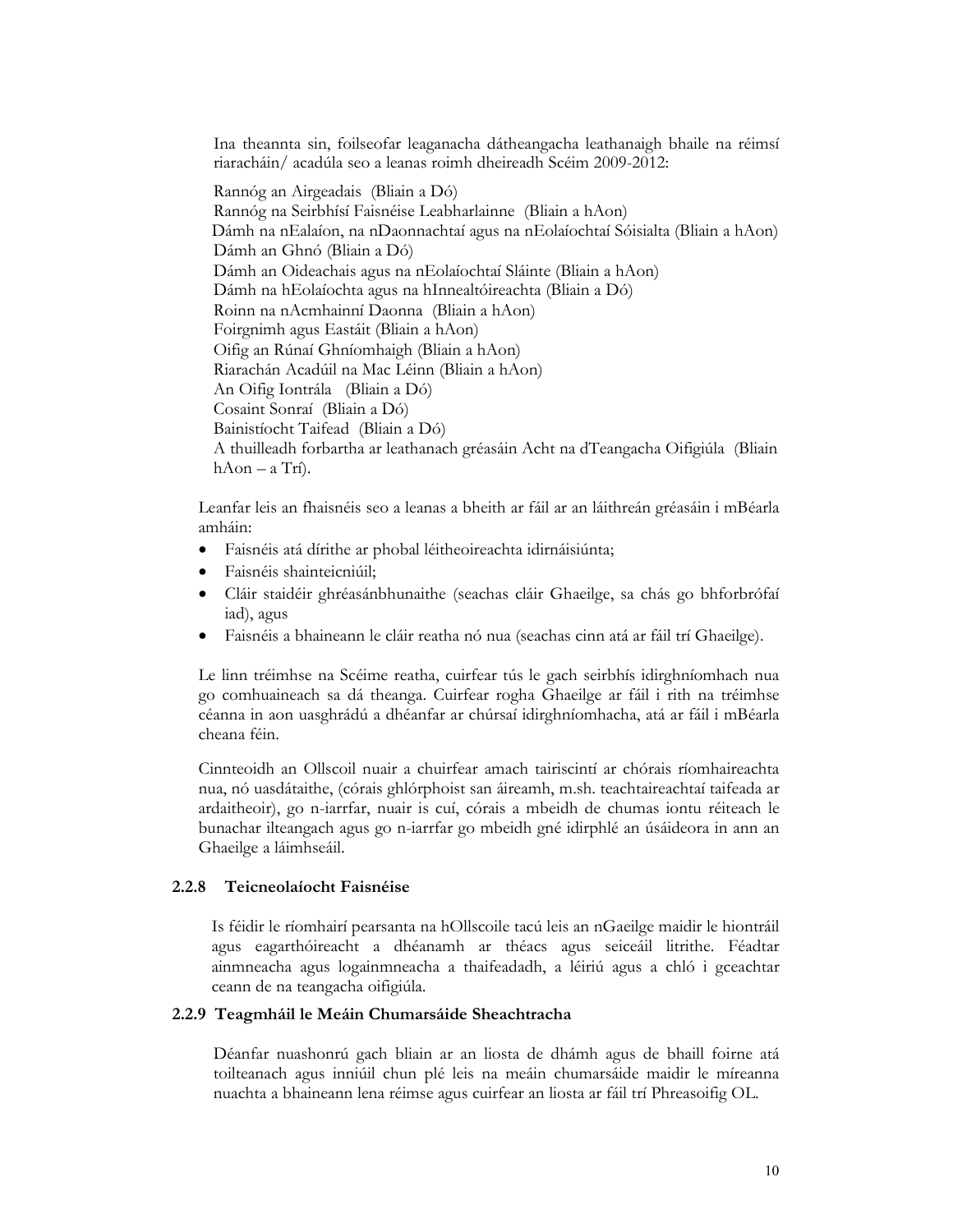## CAIBIDIL 3

# TACÚ AGUS CUR CHUN CINN NA TIMPEALLACHTA DÁTHEANGAÍ

## 3.1 Réamhrá

Tugadh gearrchuntas i gCaibidil 2 ar príomhthiomantais Ollscoil Luimnigh maidir lena seirbhísí agus lena gníomhaíochtaí don tréimhse 2009-2012.

Déanann an chaibidil seo cur síos ar phleananna na hOllscoile chun próifíl na Gaeilge ar an gcampas a ardú, feasacht ar shaincheisteanna a bhaineann le teanga a ardú, tacaíocht teanga a sholáthar, acmhainn Ghaeilge na mball foirne sna spriocréimsí a fheabhsú agus tacú le roinnt forbairtí maidir le taighde trí Ghaeilge. Is é príomhghealltanas an dara scéim seo, áfach, ná "tairiscint ghníomhach" a fhorbairt a chuirfidh seirbhísí chun cinn agus a chuirfidh custaiméirí ar an eolas faoi na seirbhísí a forbraíodh mar chuid den chéad Scéim 2006-2009 agus den Scéim reatha seo. Bainfidh Ollscoil Luimnigh amach na spriocanna atá rianaithe thíos, roimh dheireadh na Scéime reatha.

### 3.2 Gealltanais

## 3.2.1 Oiliúint agus Forbairt Foirne

- Leanfar ar aghaidh le cur i láthair feasachta teanga mar chuid de Chlár Ionduchtúcháin OL. Tuairiscítear ansin an oibleagáid reachtaíochta atá ar OL faoi Acht na dTeangacha Oifigiúla 2003;
- Reáchtálfar dhá imeacht feasachta teanga ar a laghad gach bliain acadúil don phobal campais i gcoitinne;
- Leanfaidh an Ollscoil ar aghaidh ag soláthar clár oideachais teanga straitéiseach do bhaill foirne le linn uaire oibre le haghaidh réimsí spriocdhírithe 2006-2009 agus iarrfar ar bhall amháin ar a laghad den fhoireann, i ngach spriocréimse thíos, páirt a ghlacadh i gclár foghlama teanga:

Dámh an Oideachais agus na nEolaíochtaí Sláinte;

Dámh an Ghnó;

Dámh na hEolaíochta agus na hInnealtóireachta;

An Oifig Iontrála.

- Leanfaidh Aonad na Gaeilge ar aghaidh le cláir dheireadh seachtaine Gaeltachtbhunaithe a sholáthar do phobal an champais i gcoitinne, agus
- Leanfaidh an Ollscoil ar aghaidh ag déanamh measúnú ar leibhéal an éilimh ar sheirbhísí trí mheán na Gaeilge trí mhonatóireacht a dhéanamh ar leibhéal na bhfiosrúchán agus na n-iarratas agus trí iniúchtaí ar éileamh a dhéanamh. Déanfar iniúchadh ar scileanna teanga ball foirne agus ar an éileamh ar sheirbhísí (Bliain a Dó).

### 3.2.2 Méadú ar Fheiceálacht na Gaeilge i dTimpeallacht an Champais

- Cuirfear imeachtaí rialta trí mheán na Gaeilge chun cinn i Seomra na Gaeilge.
- Beidh saoráid dhátheangach scáileáin tadhaill ar fáil ar gach saoráid féinseirbhíse i Rannóg na Seirbhísí Faisnéise Leabharlainne (Bliain a hAon), agus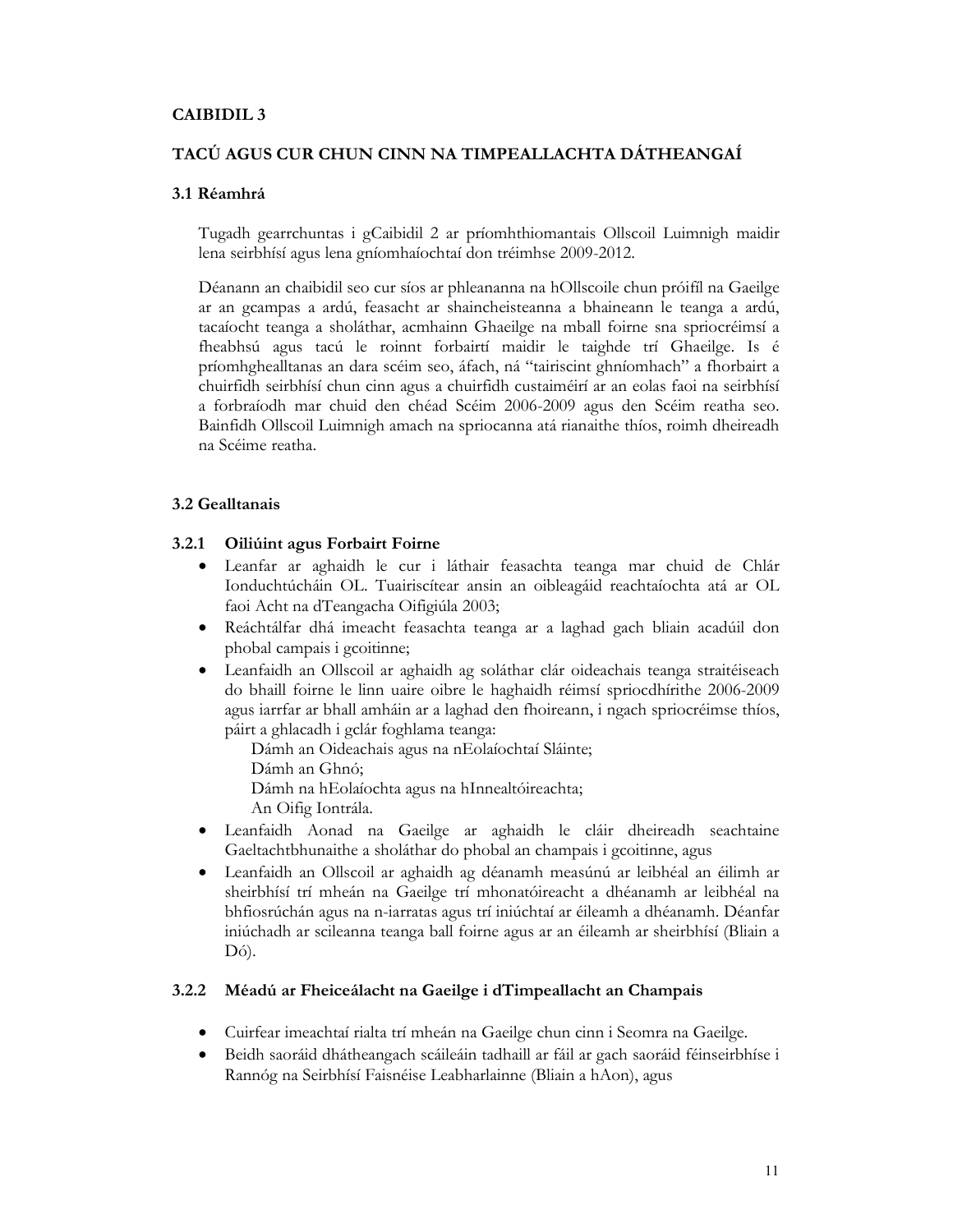• Tosóidh Oifigí na nDéan agus Oifigí Bhainisteoir na Dáimhe ag úsáid Gaeilge ina gcuid síniúchán ríomhphoist i rith chéad bhliain na Scéime. (Bliain a hAon)

# 3.2.3 Tacaíocht Teanga

- Bunófar Líonra Tacaíochta Teanga inmheánach do dhaoine "ainmnithe" ó gach spriocréimse. (Bliain a hAon).
- Scaipfear cárta deasca dátheangach le frásaí úsáideacha le húsáid ar an teileafón nó ag seirbhísí cuntair i measc na spriocréimsí riaracháin. (Bliain a hAon).
- Cuirfear comhaid Mp3 chun cabhrú le fuaimniú na bhfrásaí thuas ar fáil. (Bliain a hAon).
- Cuirfear treoir d'fhuaimniú ainmneacha Gaeilge ag na Searmanais Bhronnta Céime ar fáil. (Bliain a hAon).
- Foilseofar treoir chuimsitheach dhátheangach de théarmeolaíocht na hOllscoile go hinmheánach. (Bliain a hAon).

# 3.2.4 Tairiscint Ghníomhach

- Déanfar coimisiúnú ar shiombail OL do sheirbhísí dátheangacha a chur chun cinn ar an gcampas. Scaipfear nótaí poist poiblíochta ar fud na réimsí feidhmiúla riaracháin go léir. (Bliain a hAon)
- Tabharfar faoi fheachtas póstaer chun an fháil atá ar sheirbhísí trí Ghaeilge a chur chun cinn. (Bliain a hAon)
- Iarrfar ar bhaill foirne atá toilteanach idirghníomhaíocht a dhéanamh le custaiméirí i nGaeilge ar bhonn "fáiltithe", agus/nó ar an teileafón i ranna agus in oifigí seachas na spriocréimsí a gcead a thabhairt a n-ainmneacha a fhoilsiú ar ghréasán OL.
- I gcás bileog eolais agus foirmeacha iarratais a soláthraíodh i leaganacha ar leith Gaeilge agus Béarla, tabharfar an ardréim chéanna do gach ceann den dá leagan ag gach ionad poiblí agus beidh fáil chomh furasta céanna ar an leagan Gaeilge is a bheas ar an leagan Béarla.
- Soláthrófar liosta nuashonraithe na mball foirne (Bealtaine 2009) atá toilteanach gnó a dhéanamh trí mheán na Gaeilge do na baill foirne ag an bPríomhionad Fáilte d'fhonn éascaíocht a dhéanamh do chliaint ar mhian leo a ngnó Ollscoile a dhéanamh trí Ghaeilge. Déanfar an liosta seo a nuashonrú gach bliain.

# 3.2.5 Taighde

- Reáchtálfar Siompóisiam Lae amháin ar a laghad do mhic léinn taighde OL ar fud na ndisciplíní go léir roimh dheireadh na Scéime reatha. Is í an aidhm atá leis sin ná obair mhic léinn ar bith ó dhisciplín ar bith atá in ann a gcuid oibre a chur i láthair trí Ghaeilge a chur ar taispeáint.
- Déanfar ceardlann amháin ar a laghad i scríbhneoireacht acadúil i nGaeilge a thairiscint do bhaill foirne agus do mhic léinn taighde a bhfuil suim acu ann roimh dheireadh na Scéime reatha.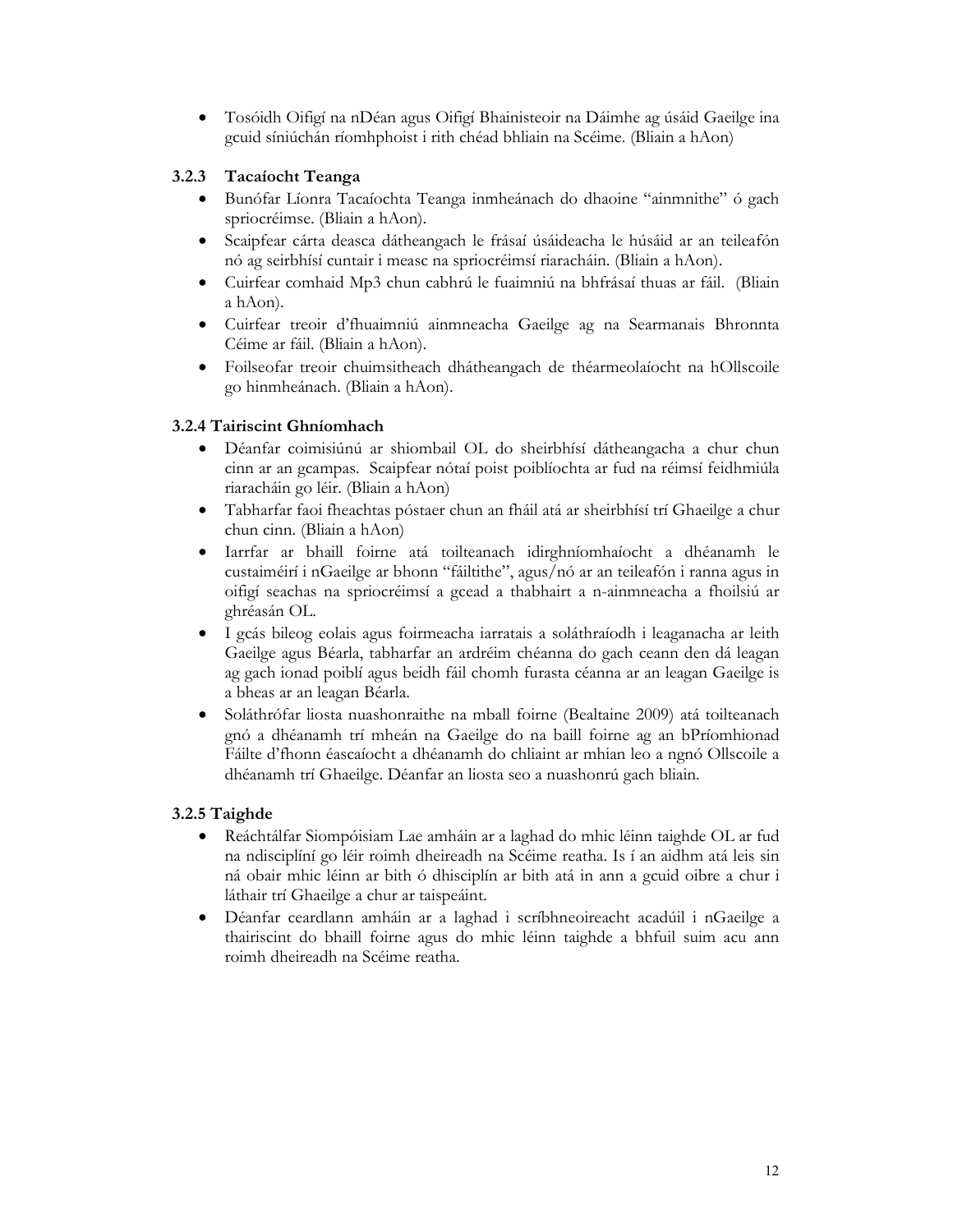# CAIBIDIL 4 MONATÓIREACHT AGUS ATHBHREITHNIÚ AR AN SCÉIM

- Is í an Rúnaí Gníomhach, i gcomhar le Coiste na Gaeilge a bheidh freagrach as a chinntiú go bhfuil na próisis ar bun a chuirfidh ar chumas na hOllscoile na spriocanna a leagtar amach sa Scéim a bhaint amach go héifeachtach.
- Beidh comhfhreagracht ar an lucht bainistíochta sinsearach laistigh den Ollscoil agus ar Choiste na Gaeilge, mar go bhfuil cúram chur chun cinn na Gaeilge agus chultúr na hÉireann san Ollscoil ar an gCoiste sin, as monatóireacht agus athbhreithniú a dhéanamh ar an Scéim. Coimeádfaidh an dá dhream sin oibriú éifeachtach na Scéime faoi athbhreithniú. Déanfaidh ceannairí na ranna agus na n-aonad eile atá freagrach as cur i bhfeidhm na Scéime laistigh dá réimsí féin ó lá go lá an ghnáthfheidhm mhonatóireachta don chuid is mó.
- Tuairisceoidh an Rúnaí Gníomhach agus Coiste na Gaeilge do Choiste Feidhmiúcháin na hOllscoile maidir le dul chun cinn ginearálta chur i bhfeidhm na Scéime.